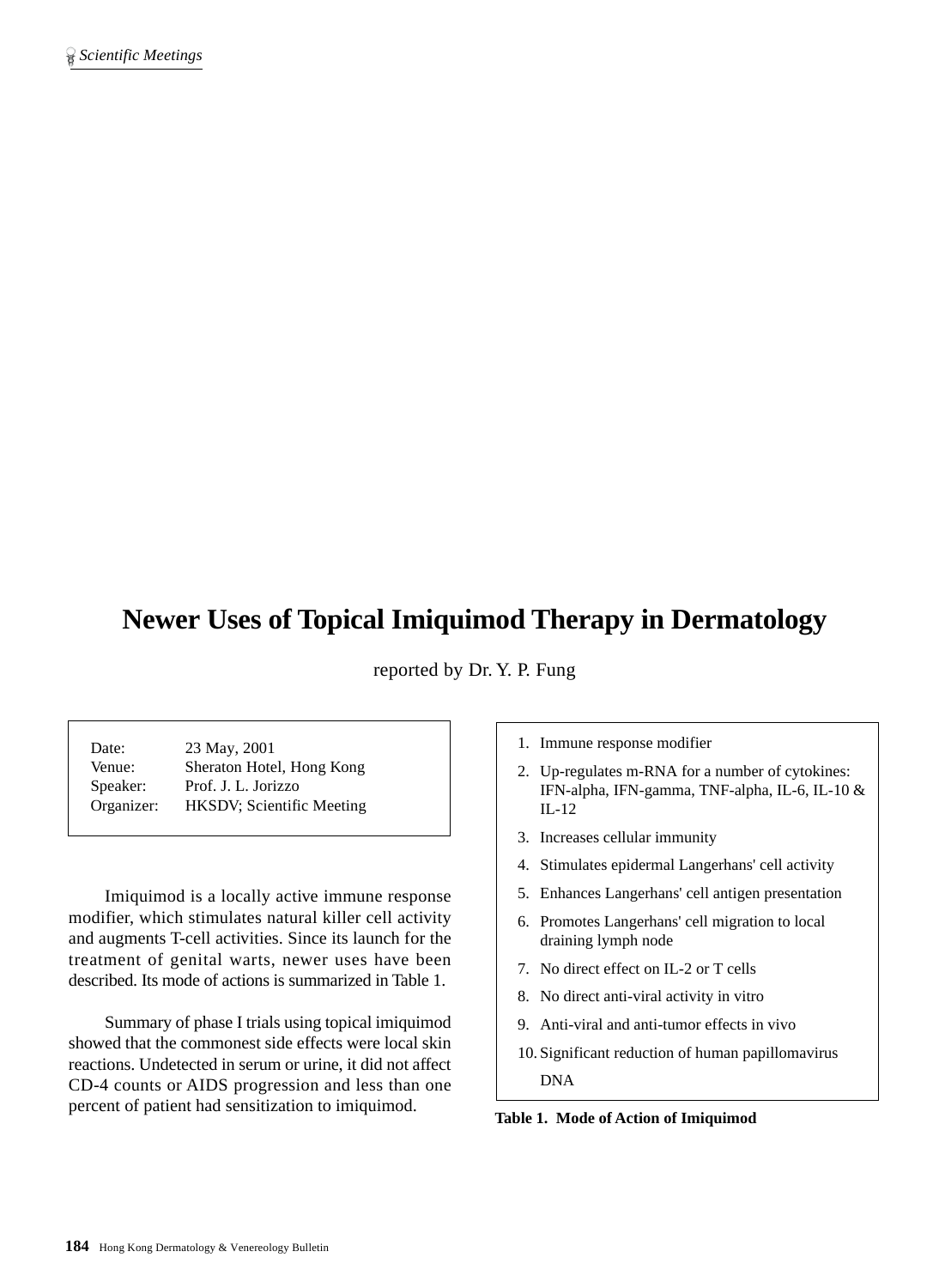#### **Genital warts**

Table 2 summarizes the results of the imiquimod 1004 trial, using topical imiquimod and vehicle three times per day for genital warts.

|  |  |  | Table 2. Percentage of patients with total clearance of |  |
|--|--|--|---------------------------------------------------------|--|
|  |  |  | genital warts (Intention to treat analysis) (P<0.0001)  |  |

| <b>Patients</b> | 5% Imiquimod | Vehicle |  |
|-----------------|--------------|---------|--|
| All             | 50%          | 11%     |  |
| Male            | 33%          | 5%      |  |
| Female          | 72%          | 20%     |  |

Both imiquimod and vehicle groups had similar incidence of flu-like symptoms. For imiquimod the commonest site reactions included erythema, excoriations and erosions. No patient discontinued due to local skin reactions. The superior response rate seen in females was thought to be due to differences in the degree of wart keratinisation, earlier presentation to clinic and the natural occlusive effect of the female genitalia. The trial was performed in Caucasians with the majority of males having had circumcisions. The speaker described that the clearance rate in uncircumcised man reached 66%. This is of significance in Hong Kong as most Asian males are uncircumcised.

#### **Common and plantar warts**

The speaker favoured the use of combination therapy in treating stubborn common and plantar warts. After cryotherapy, 17% salicylic acid is applied at bedtime. This allows better penetration of imiquimod, which is applied in the morning after. For plantar warts, other destructive treatment including laser and curettage can be used in combination therapy.

## **Molluscum contagiosum**

Combination therapy with topical intermittent cantharalin and imiquimod (once per day to three times per day) has been helpful especially in difficult cases.

## **Actinic keratosis and cheilitis**

These can be treated with topical imiquimod three times per week for one to two months. An alternative approach is to use imiquimod for one to two weeks preor post-cryotherapy. The speaker advocated a four-step approach for the management of patients with ultraviolet-induced keratoses:

- 1. Rule out ultraviolet-induced cutaneous malignancies;
- 2. Cryotherapy for hypertrophic actinic keratosis;
- 3. Topical imiquimod for earliest actinic keratosis; and
- 4. Cosmetic facial peels.

#### **Bowen's disease**

Bowen's disease can be treated by using topical imiquimod once daily for 16 weeks. In a small study of 16 patients, 15 completed the trial and 14 of which had complete clearance confirmed by biopsy.

## **Basal cell carcinoma**

Studies are now in progress investigating the use of topical imiquimod to reduce the size of superficial and nodular basal cell carcinomas as part of combination therapy. Complete tumor clearance rate of up to 90% had been observed with daily or five times per week applications.

## **Herpes simplex**

The use of topical imiquimod as a novel treatment of herpes simples has been under investigation. Studies with guinea pigs suggested efficacy despite lack of direct anti-viral activity. Possible mechanism relates to recognition of herpes simplex virus by antigen presenting cells, induction of interferon-alpha and other cytokines, and enhancement of cell-mediated immunity. As imiquimod induces the production of T-memory cells, it is possible that its use may reduce herpes recurrence.

#### **Alopecia areata**

The pathogenesis of this non-scarring alopecia may involve cytotoxic T-cells. There were anecdotal reports showing favorable response using imiquimod three times per week.

## **Cutaneous T-cell lymphoma**

The use of injections of interferon in the treatment of this T-helper cell cutaneous lymphoma had been established. Anecdotal success had been demonstrated using topical imiquimod three times per week.